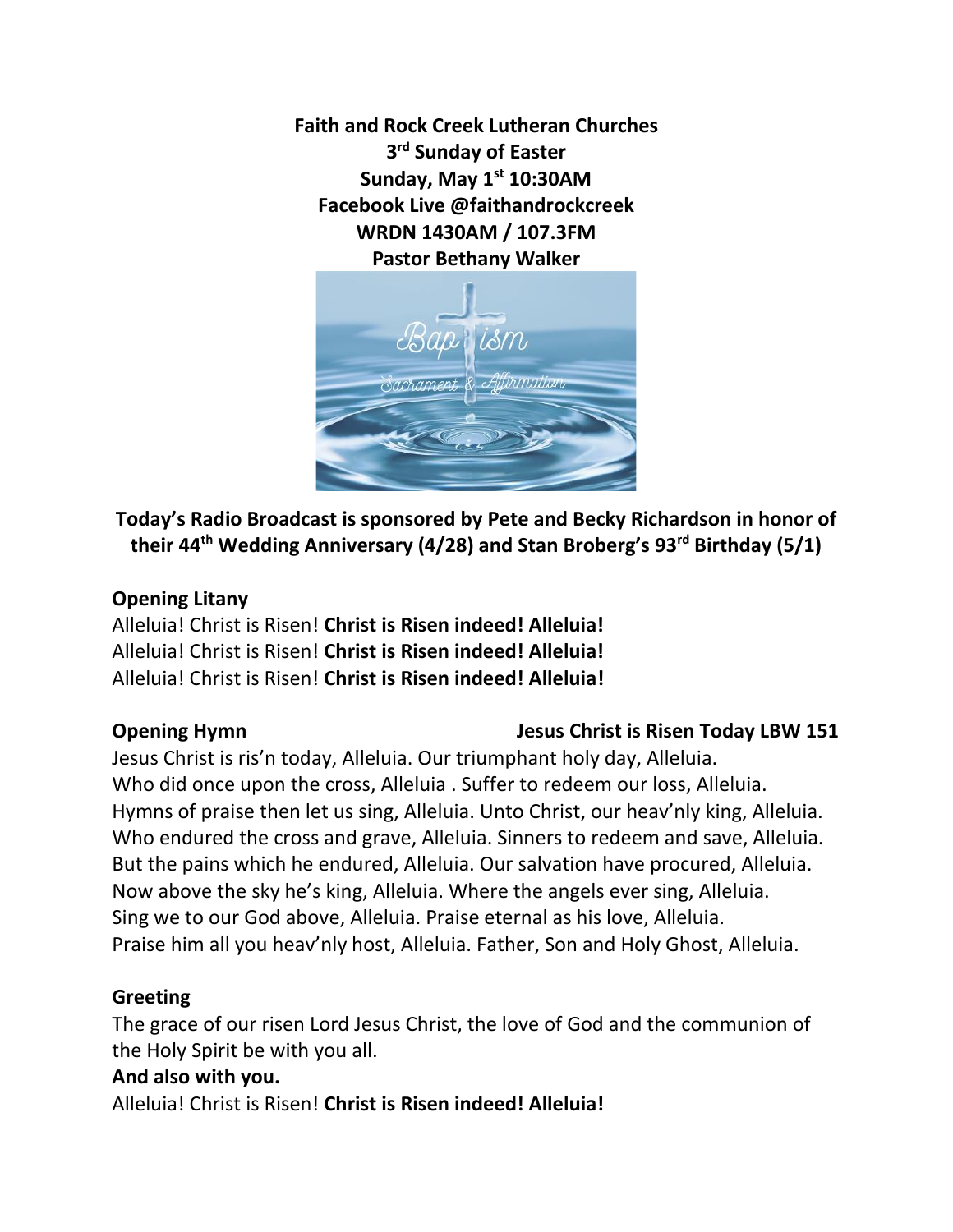### **Prayer of the Day**

Eternal and all-merciful God**, with all the angels and all the saints we laud your majesty and might. By the resurrection of your Son, show yourself to us and inspire us to follow Jesus Christ, our Savior and Lord, who lives and reigns with you and the Holy Spirit, one God, now and forever. Amen.** 

### **Children's Message**

### **First Reading Acts 9:1-20**

1 Saul, still breathing threats and murder against the disciples of the Lord, went to the high priest <sup>2</sup> and asked him for letters to the synagogues at Damascus, so that if he found any who belonged to the Way, men or women, he might bring them bound to Jerusalem. <sup>3</sup>Now as he was going along and approaching Damascus, suddenly a light from heaven flashed around him. <sup>4</sup>He fell to the ground and heard a voice saying to him, "Saul, Saul, why do you persecute me?" <sup>5</sup>He asked, "Who are you, Lord?" The reply came, "I am Jesus, whom you are persecuting. <sup>6</sup>But get up and enter the city, and you will be told what you are to do." [7The men who were traveling with him stood speechless because they heard the voice but saw no one. <sup>8</sup>Saul got up from the ground, and though his eyes were open, he could see nothing; so they led him by the hand and brought him into Damascus. <sup>9</sup>For three days he was without sight, and neither ate nor drank.

 $10$ Now there was a disciple in Damascus named Ananias. The Lord said to him in a vision, "Ananias." He answered, "Here I am, Lord." <sup>11</sup>The Lord said to him, "Get up and go to the street called Straight, and at the house of Judas look for a man of Tarsus named Saul. At this moment he is praying,  $12$  and he has seen in a vision a man named Ananias come in and lay his hands on him so that he might regain his sight."  $13$ But Ananias answered, "Lord, I have heard from many about this man, how much evil he has done to your saints in Jerusalem; <sup>14</sup>and here he has authority from the chief priests to bind all who invoke your name."  $15$ But the Lord said to him, "Go, for he is an instrument whom I have chosen to bring my name before Gentiles and kings and before the people of Israel; <sup>16</sup>I myself will show him how much he must suffer for the sake of my name." <sup>17</sup>So Ananias went and entered the house. He laid his hands on Saul and said, "Brother Saul, the Lord Jesus, who appeared to you on your way here, has sent me so that you may regain your sight and be filled with the Holy Spirit." 18And immediately something like scales fell from his eyes, and his sight was restored. Then he got up and was baptized, <sup>19</sup>and after taking some food, he regained his strength. For several days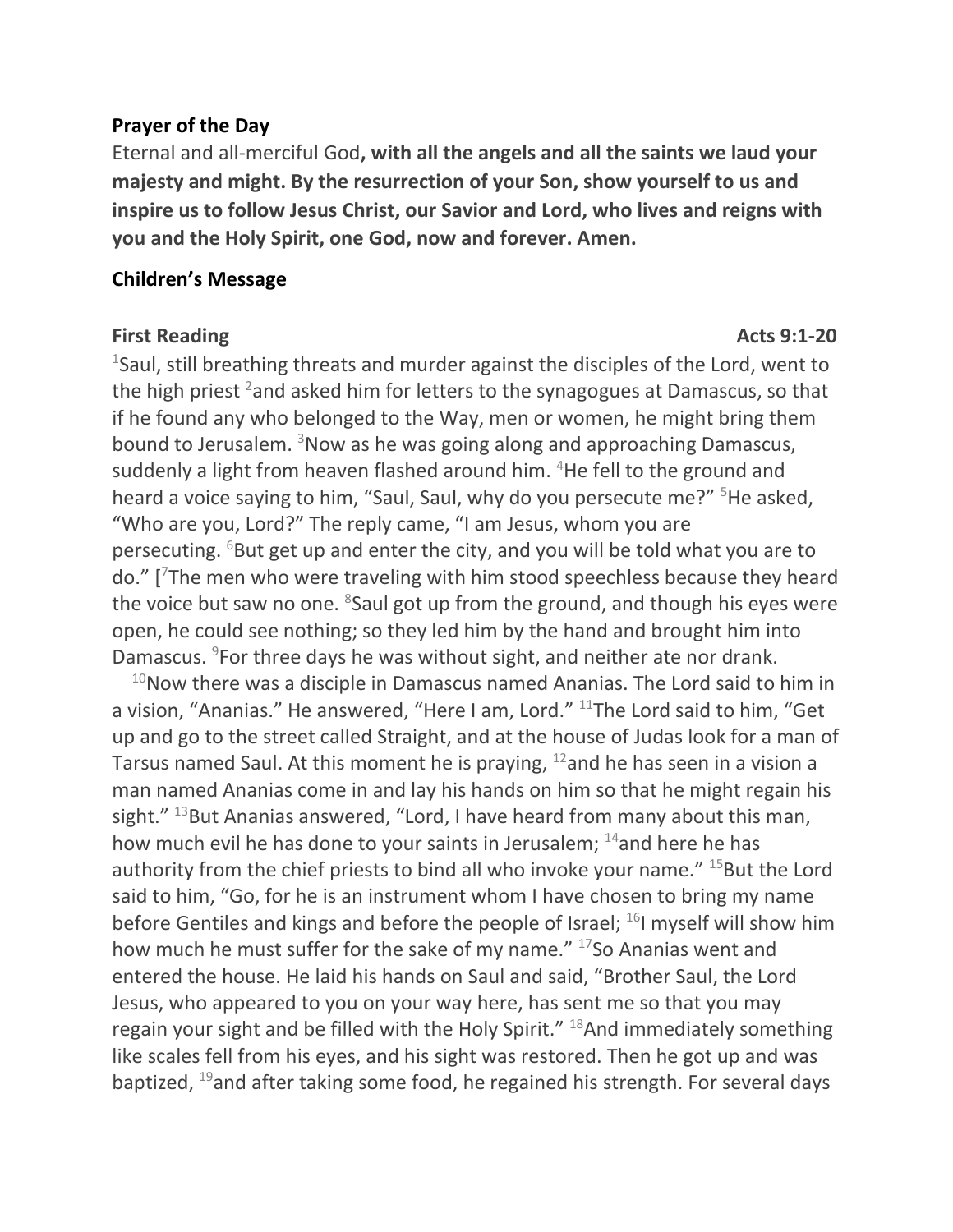he was with the disciples in Damascus,  $^{20}$  and immediately he began to proclaim Jesus in the synagogues, saying, "He is the Son of God." The Word of the Lord. **Thanks be to God.**

## **Psalm Psalm 139**

O LORD, you have searched me and known me. **<sup>2</sup> You know when I sit down and when I rise up; you discern my thoughts from far away. <sup>3</sup>** You search out my path and my lying down, and are acquainted with all my ways. **<sup>4</sup> Even before a word is on my tongue, O LORD, you know it completely.** <sup>5</sup> You hem me in, behind and before, and lay your hand upon me. **<sup>6</sup> Such knowledge is too wonderful for me; it is so high that I cannot attain it.** <sup>7</sup>Where can I go from your spirit? Or where can I flee from your presence? **If I ascend to heaven, you are there; if I make my bed in Sheol, you are there.** <sup>9</sup> If I take the wings of the morning and settle at the farthest limits of the sea, **even there your hand shall lead me, and your right hand shall hold me fast. <sup>11</sup>** If I say, "Surely the darkness shall cover me, and the light around me become night," **<sup>12</sup> even the darkness is not dark to you; the night is as bright as the day, for darkness is as light to you. <sup>13</sup>** For it was you who formed my inward parts; you knit me together in my mother's womb. **<sup>14</sup> I praise you, for I am fearfully and wonderfully made. Wonderful are your works; that I know very well.**

## **Second Reading Second Reading Second Reading Second Reading Second Reading Second Reading Second Reading Second Reading Second Reading Second Reading Second Reading Second Reading Second Reading Second Reading Second Read**

Therefore, since we are surrounded by so great a cloud of witnesses, let us also lay aside every weight and the sin that clings so closely, and let us run with perseverance the race that is set before us, **<sup>2</sup>** looking to Jesus the pioneer and perfecter of our faith, who for the sake of the joy that was set before him endured the cross, disregarding its shame, and has taken his seat at the right hand of the throne of God. **<sup>3</sup>** Consider him who endured such hostility against himself from sinners, so that you may not grow weary or lose heart. The Word of the Lord. **Thanks be to God.**

# **Gospel Acclamation**

Alleluia, Alleluia give thanks to the risen Lord; alleluia, alleluia, give praise to his name.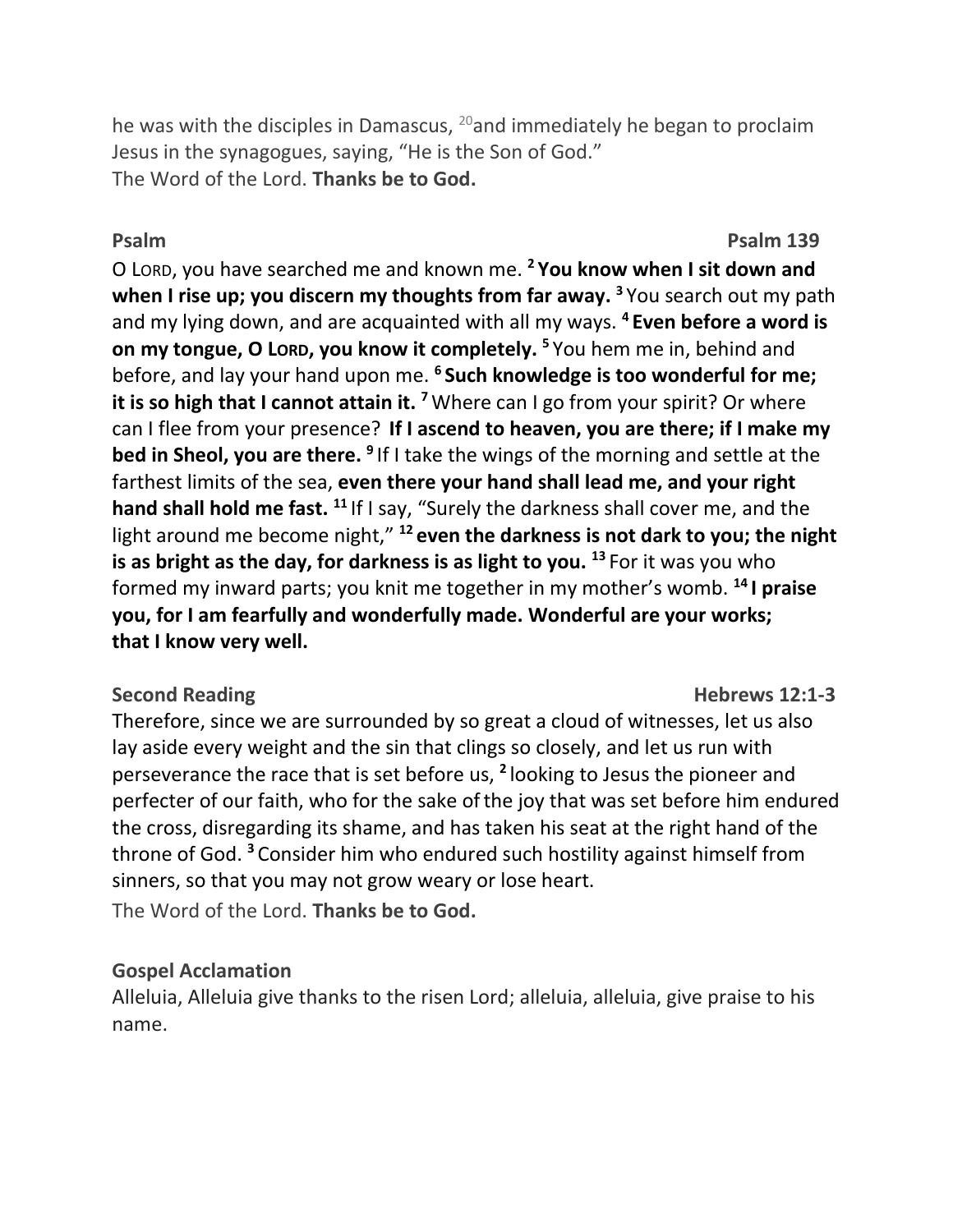### **Gospel John 21:1-19**

<sup>1</sup>After [he appeared to his followers in Jerusalem,] Jesus showed himself again to the disciples by the Sea of Tiberias; and he showed himself in this way. <sup>2</sup>Gathered there together were Simon Peter, Thomas called the Twin, Nathanael of Cana in Galilee, the sons of Zebedee, and two others of his disciples. <sup>3</sup>Simon Peter said to them, "I am going fishing." They said to him, "We will go with you." They went out and got into the boat, but that night they caught nothing. <sup>4</sup>Just after daybreak, Jesus stood on the beach; but the disciples did not know that it was Jesus. <sup>5</sup>Jesus said to them, "Children, you have no fish, have you?" They answered him, "No." <sup>6</sup>He said to them, "Cast the net to the right side of the boat, and you will find some." So they cast it, and now they were not able to haul it in because there were so many fish. <sup>7</sup>That disciple whom Jesus loved said to Peter, "It is the Lord!" When Simon Peter heard that it was the Lord, he put on some clothes, for he was naked, and jumped into the sea.  $8$ But the other disciples came in the boat, dragging the net full of fish, for they were not far from the land, only about a hundred yards off. <sup>9</sup>When they had gone ashore, they saw a charcoal fire there, with fish on it, and bread.  $^{10}$  Jesus said to them, "Bring some of the fish that you have just caught." <sup>11</sup>So Simon Peter went aboard and hauled the net ashore, full of large fish, a hundred fifty-three of them; and though there were so many, the net was not torn. <sup>12</sup>Jesus said to them, "Come and have breakfast." Now none of the disciples dared to ask him, "Who are you?" because they knew it was the Lord. <sup>13</sup> Jesus came and took the bread and gave it to them, and did the same with the fish. <sup>14</sup>This was now the third time that Jesus appeared to the disciples after he was raised from the dead. <sup>15</sup>When they had finished breakfast, Jesus said to Simon Peter, "Simon son of John, do you love me more than these?" He said to him, "Yes, Lord; you know that I love you." Jesus said to him, "Feed my lambs." <sup>16</sup>A second time he said to him, "Simon son of John, do you love me?" He said to him, "Yes, Lord; you know that I love you." Jesus said to him, "Tend my sheep." <sup>17</sup>He said to him the third time, "Simon son of John, do you love me?" Peter felt hurt because he said to him the third time, "Do you love me?" And he said to him, "Lord, you know everything; you know that I love you." Jesus said to him, "Feed my sheep. <sup>18</sup>Very truly, I tell you, when you were younger, you used to fasten your own belt and to go wherever you wished. But when you grow old, you will stretch out your hands, and someone else will fasten a belt around you and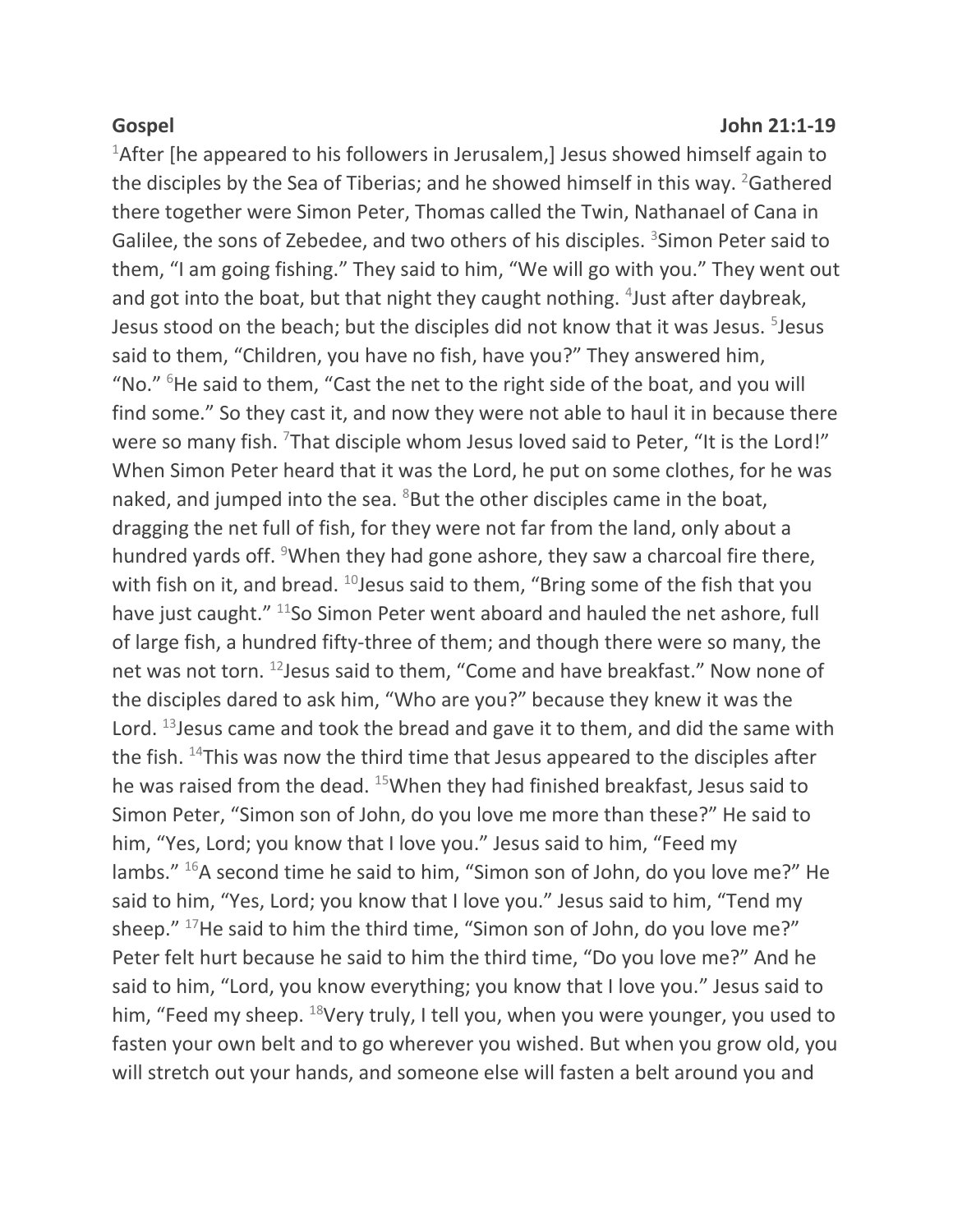take you where you do not wish to go."  $^{19}$ (He said this to indicate the kind of death by which he would glorify God.) After this he said to him, "Follow me."

## **Sermon**

# **Hymn of the Day <b>Borning Cry** WOV 770

I was there to hear your borning cry, I'll be there when you are old. I rejoiced the day you were baptized, To see your life unfold. I was there when you were but a child, With a faith to suit you well; In a blaze of light you wandered off. To find where demons dwell. When you heard the wonder of the Word I was there to cheer you on; You were raised to praise the living God to whom you now belong. If you find someone to share your time and you join your hearts as one, I'll be there to make your verses rhyme from dusk 'till rising sun. In the middle ages of your life, not too old, no longer young, I'll be there to guide you through the night, complete what I've begun. When the evening gently closes in and you shut your weary eyes, I'll be there as I have always been with just one more surprise. I was there to hear your borning cry, I'll be there when you are old. I rejoiced the day you were baptized to see your life unfold.

# **Sacrament of Holy Baptism**

Rock Creek – Rosemary Minks

# **Affirmation of Baptism**

Rock Creek – Skout Hayden, Garrett Biesterveld, Felicity Wallace Faith – Lillian Walker

**Peace**

**Offering** 

**Doxology**

# **Offering Prayer**

Merciful God, **our ordinary gifts seem small for such a celebration, but you make of them an abundance, just as you do with our lives. Use them for your glory and strengthen us in the risen Christ. Amen.**